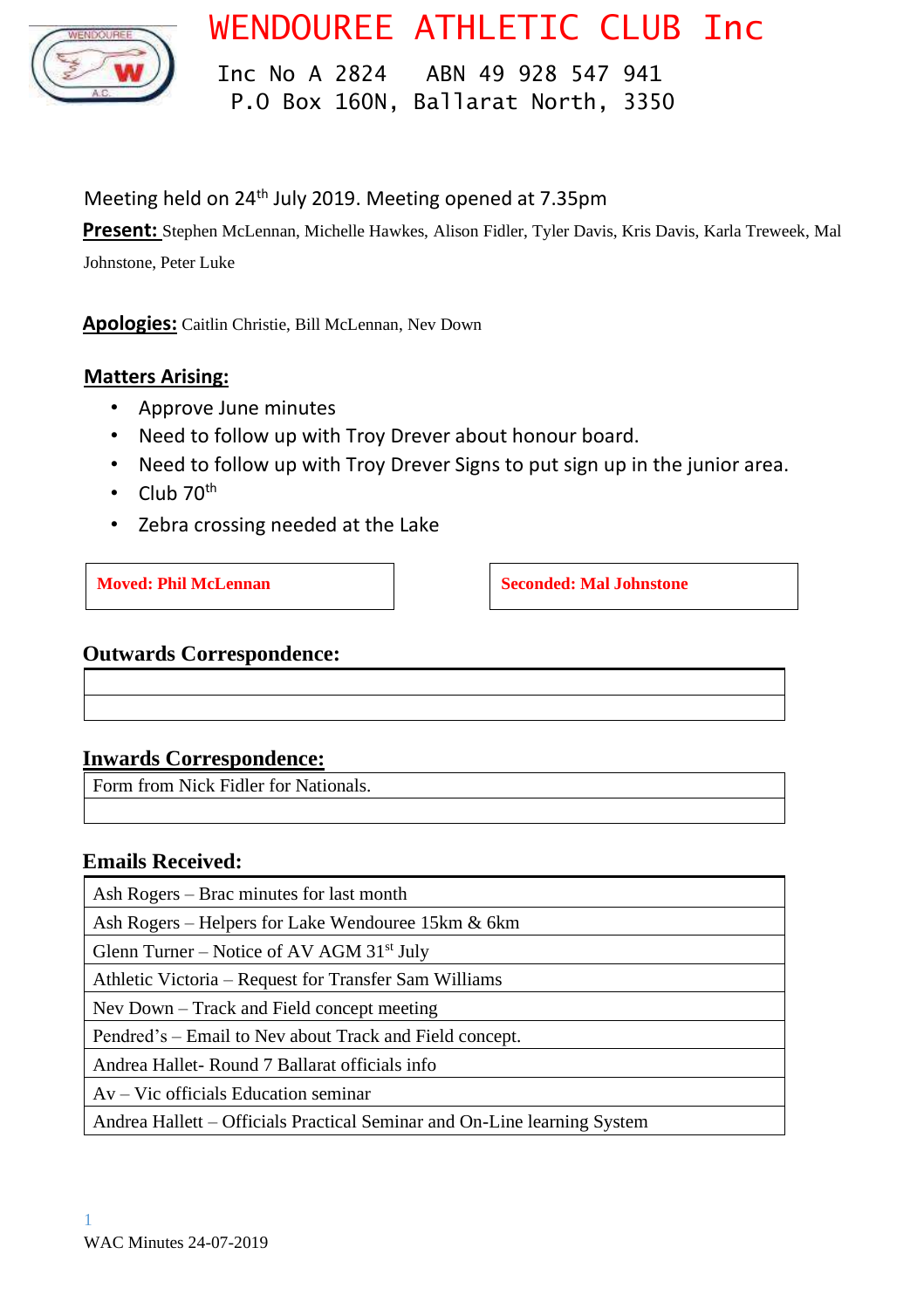#### **Accounts for Payment:**

| <b>Name</b>             | <b>Item</b>        | <b>Amount</b> |
|-------------------------|--------------------|---------------|
| Debit Card              | Bread for sausages | 12.00         |
| <b>Brac</b>             | Ekiden             | 105.00        |
| <b>Brac</b>             | Sandown            | 195.00        |
| <b>Consumer Affairs</b> | 2015               | 57.80         |
| <b>Consumer Affairs</b> | 2016               | 57.80         |
| <b>Consumer Affairs</b> | 2018               | 57.80         |
|                         | <b>Total:</b>      | \$485.40      |

**Moved: Alison Fidler Seconded: Tyler Davis** 

#### **Treasurers Report:**

Available on request

**Moved: Alison Fidler Seconded: Tyler Davis** 

#### **Reports:**

**Financial Report** - (Alison Fidler) Need to follow up those that have not yet paid their \$20 or run money on a Saturday for Cross Country.

#### **Social Report -** (Michelle Hawkes)

We will ask around and see what to do as a fun social activity. We also need to look for a venue for the Cross Country break up.

#### **Fundraising Report -** (Steve McLennan) Need

to check if McCain's has deposited our money.

#### **Woady Yaloak Report -** (Peter Luke)

Travelling very well over the season. The facilities are very good due to many grants. On Friday 23rd August we have our championship and Wendouree juniors are quite welcome to come along.

#### **BRAC Report -** (Steve McLennan)

BRAC was held on Monday 23<sup>th</sup> July. Minutes attached.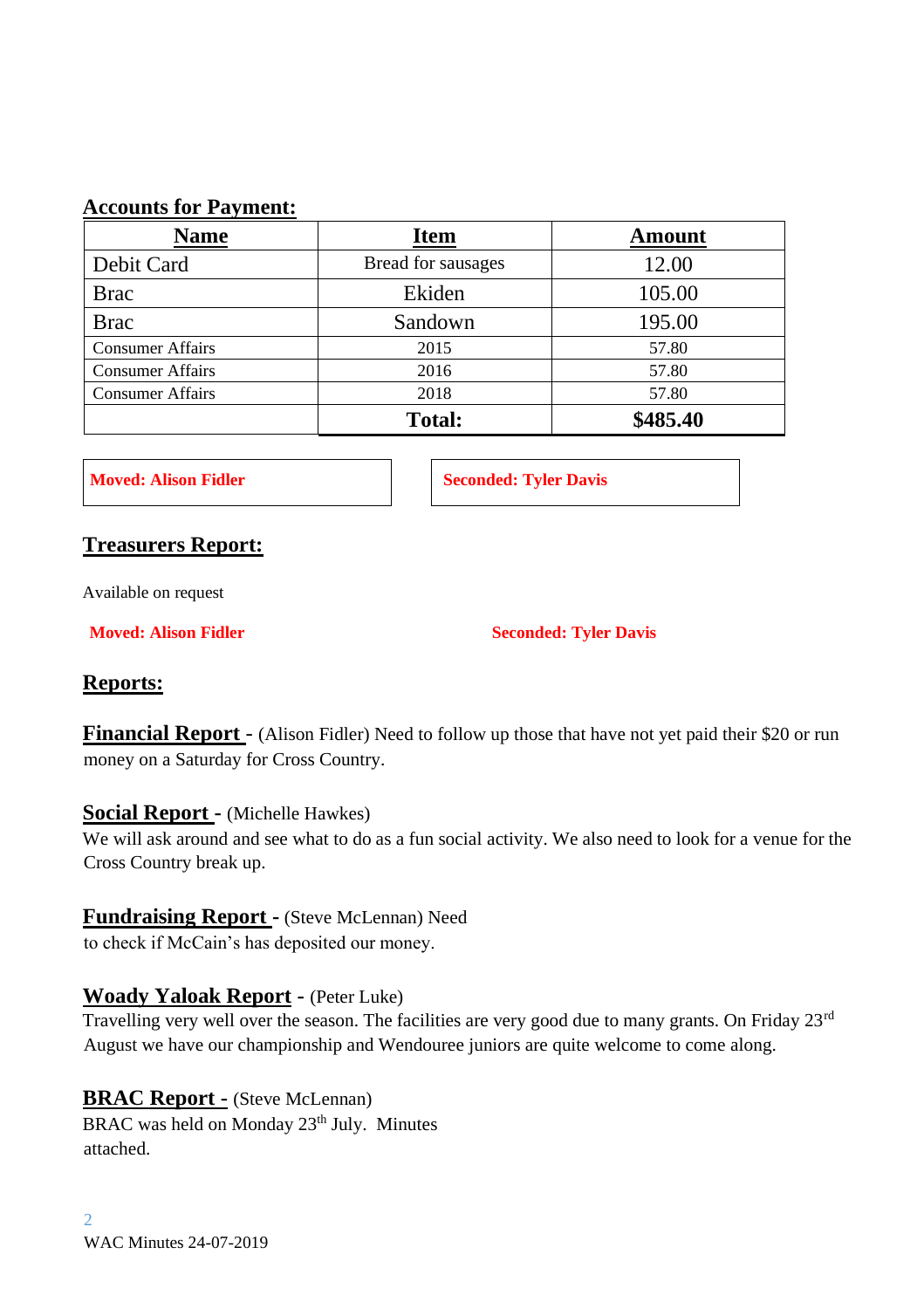#### **AV Report-** (Steve McLennan)

AV AGM will be held on  $31<sup>st</sup>$  July.

### **Cross Country Report –**

This month we have competed over the following races:

 $29<sup>th</sup>$  June – King & Queen Mt. Buninyong – 6km -1<sup>st</sup> Andrew Amor (King), 2<sup>nd</sup> Tahlee VanRoosmalen (Queen), 3<sup>rd</sup> Darcy Williams and in the 3km- 1<sup>st</sup> Axel Caldow (Regent), 2<sup>nd</sup> Dayne Schnyder, 3<sup>rd</sup> Claire Mahony. The weather was awful very cold and wet.

 $6<sup>th</sup> July – Sandown Relays – Ballarat teams results saw u18 men 1<sup>st</sup> and under 18 women 3<sup>rd</sup>.$ 

 $6<sup>th</sup> July – Brown Hill H'Cap – Kris Davis 1<sup>st</sup> - 6km. 1<sup>st</sup> Una Laughton-Jones – 3km.$ 

13<sup>th</sup> July – Lindsay Burgoyne H'Cap – 8km – 1<sup>st</sup> Justin Bleicher, 2<sup>nd</sup> Nick Fidler, 3<sup>rd</sup> Kris Davis. 4km – 1<sup>st</sup> Archie Caldow, 2nd Zac Grainger, 3rd Axel Caldow.

 $14<sup>th</sup>$  July – Albert Park 10km and 3km – Most notable for Wendouree was Harry Sharp  $2<sup>nd</sup>$  in the under 18 men 10km. Teams results – Men – Div 4 1<sup>st</sup>, U20 3<sup>rd</sup>, U18 1<sup>st</sup>, U16 1<sup>st</sup>. Women – U18 3<sup>rd</sup>, U16 1<sup>st</sup> & 2<sup>nd</sup>.  $20<sup>th</sup>$  July – Graeme Quick H'Cap – 6km- 1<sup>st</sup> Andrew Amor, 2<sup>nd</sup> Phil McLennan, 3<sup>rd</sup> Michelle Hawkes. 4km – 1<sup>st</sup> Archie Caldow, 2<sup>nd</sup> Axel Caldow.

\*\*It has been another tough month for our local races with a few of the AV races being held in quick succession again.

# **Junior Report** –  $\underline{T} \& \underline{F}$  – (Michelle Hawkes)

Nil

#### **Junior Report** – Cross Country **–** (Michelle Hawkes)

The Wendouree junior cross is still going well. We have just returned after a couple of weeks break for the school holidays and it was a good turn up.

**Moved: Mal Johnstone | Seconded: Karla Treweek | Seconded: Karla Treweek | Seconded: Karla Treweek | Seconded: Karla Treweek | Seconded: Karla Treweek | Seconded: Karla Treweek | Seconded: Karla Treweek | Seconded: Karla** 

## **General Business:**

| Steve McLennan       | Steve will meet with Chris Gardner from the council in the next<br>week to look at putting in the $3rd$ discus ring for the juniors.                                                                                                                                                                                                                              |
|----------------------|-------------------------------------------------------------------------------------------------------------------------------------------------------------------------------------------------------------------------------------------------------------------------------------------------------------------------------------------------------------------|
| Michelle Hawkes      | Michelle and Alison have lodged our financials with consumer<br>affairs.<br>Transfer for Sam Williams. Kris moved for us to approve this.<br>Seconded by Tyler. Passed.<br>Form from Nick for funding to assist with his trip to Nationals in<br>August. Phil moved for Nick to receive \$250 towards his trip.<br>Moved by Phil, seconded Mal Johnstone. Passed. |
| <b>Alison Fidler</b> | Nil                                                                                                                                                                                                                                                                                                                                                               |